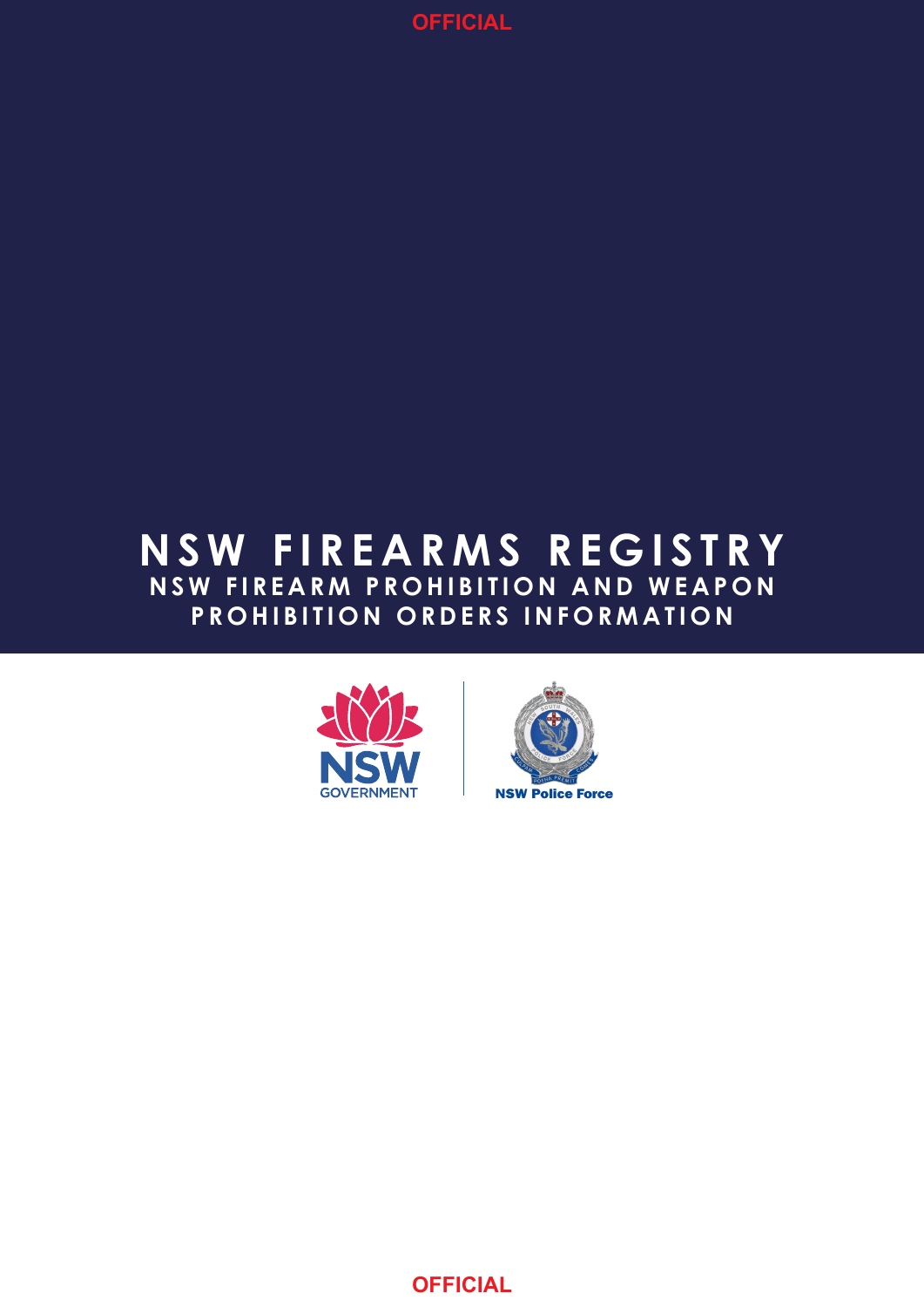## **OFFICIAL**

### **PREMISE**

Section 7 (3) of the Government Information (Public Access) Act 2009 (GIPA Act) requires that all government agencies give consideration, at regular intervals, to identifying categories of information that should be released to the public proactively.

The following information has been identified by the NSW Police Force, Firearms Registry as being in the public interest to be made publicly available.

The following information has been prepared by the NSW Firearms Registry and is correct as at 30 June 2021 unless otherwise specified. Please note any qualifying statements against any of the following data sets provided to assist with interpretation of the data being presented.

Unless otherwise determined, this information is released on an ongoing bi-annual basis over any given year. Information contained in this report covers the six months from 1 January 2021 to 30 June 2021.

The total number of FPOs and WPOs has decreased slightly since the last disclosure as a result of the removal of historic duplicates.

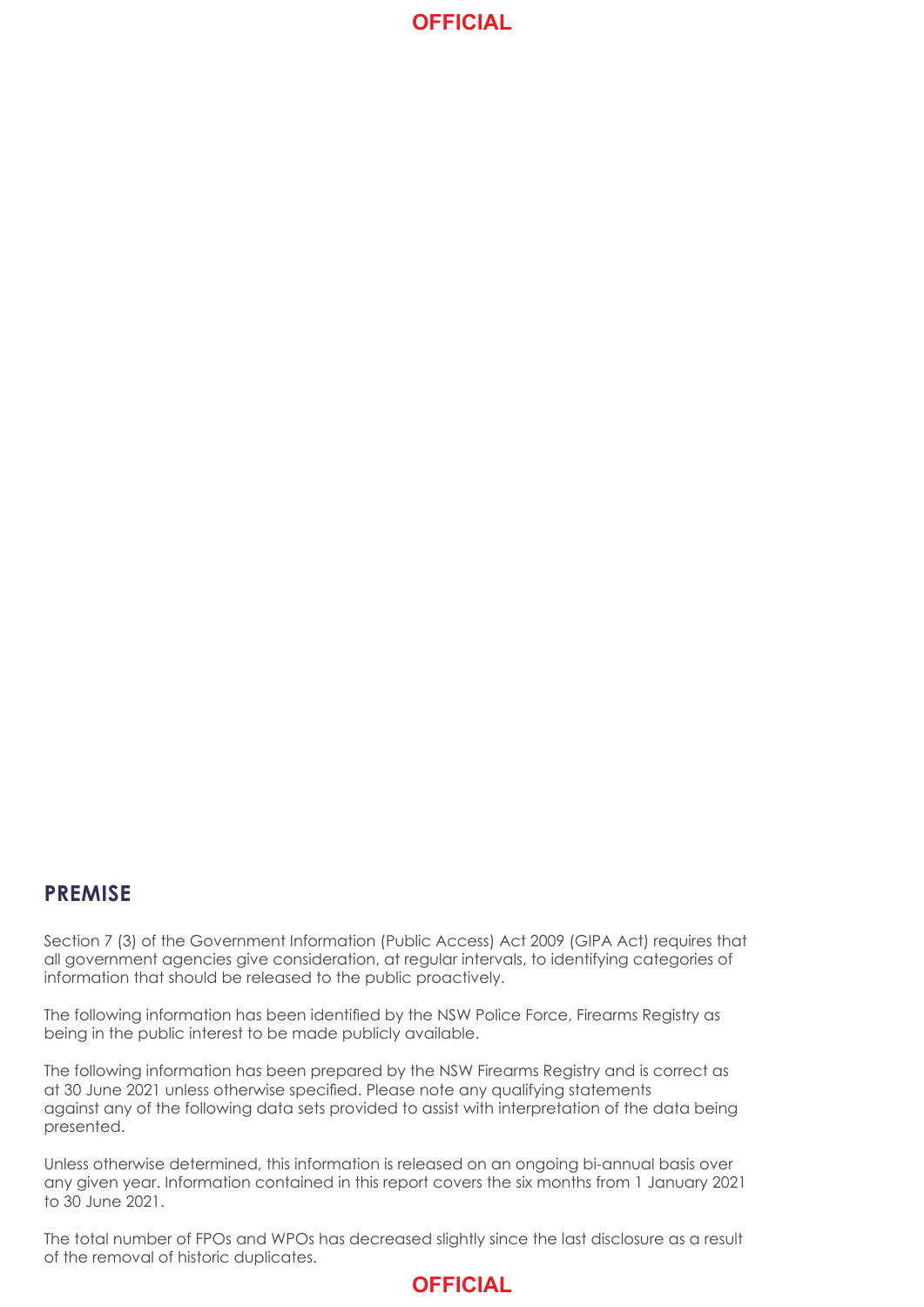

# **FIREARM PROHIBITION ORDERS**

### **1 TOTAL FIREARM PROHIBITION ORDERS SERVED BY POLICE AREA COMMAND OR DISTRICT IN NSW TO DATE**

 Wollongong Unknown Lac Tweed/Byron Tuggerah Lakes The Hume Pd The Hills Sydney City Pac Sutherland Shire Pac Surry Hills St George Pac South Sydney Pac South Coast Pd Ryde Pac Riverstone Pac Riverina Pd Richmond Pt&Ps Marine Area Command Port Stephens-Hunter Pd Parramatta Oxley Pd Orana Mid Western Pd Northern Beaches Pac North Shore Pac Newcastle City New England Pd Nepean Pac Murrumbidgee Pd Murray River Pd **Mt Druitt**  Monaro Pd Mid North Coast Manning/Great Lakes Liverpool City Pac **Leichhardt**  Lake Macquarie Lake Illawarra Kuring Gai Kings Cross Inner West Pac Hunter Valley Pd Hawkesbury Fairfield City Pac Eastern Suburbs Pac Eastern Beaches Cumberland Pac Coffs/Clarence Chifley Pd Central West Pd Central North Pd Campsie Campbelltown City Pac Camden Pac Burwood Pac Brisbane Water Blue Mountains **Blacktown**  Barrier Pd Bankstown

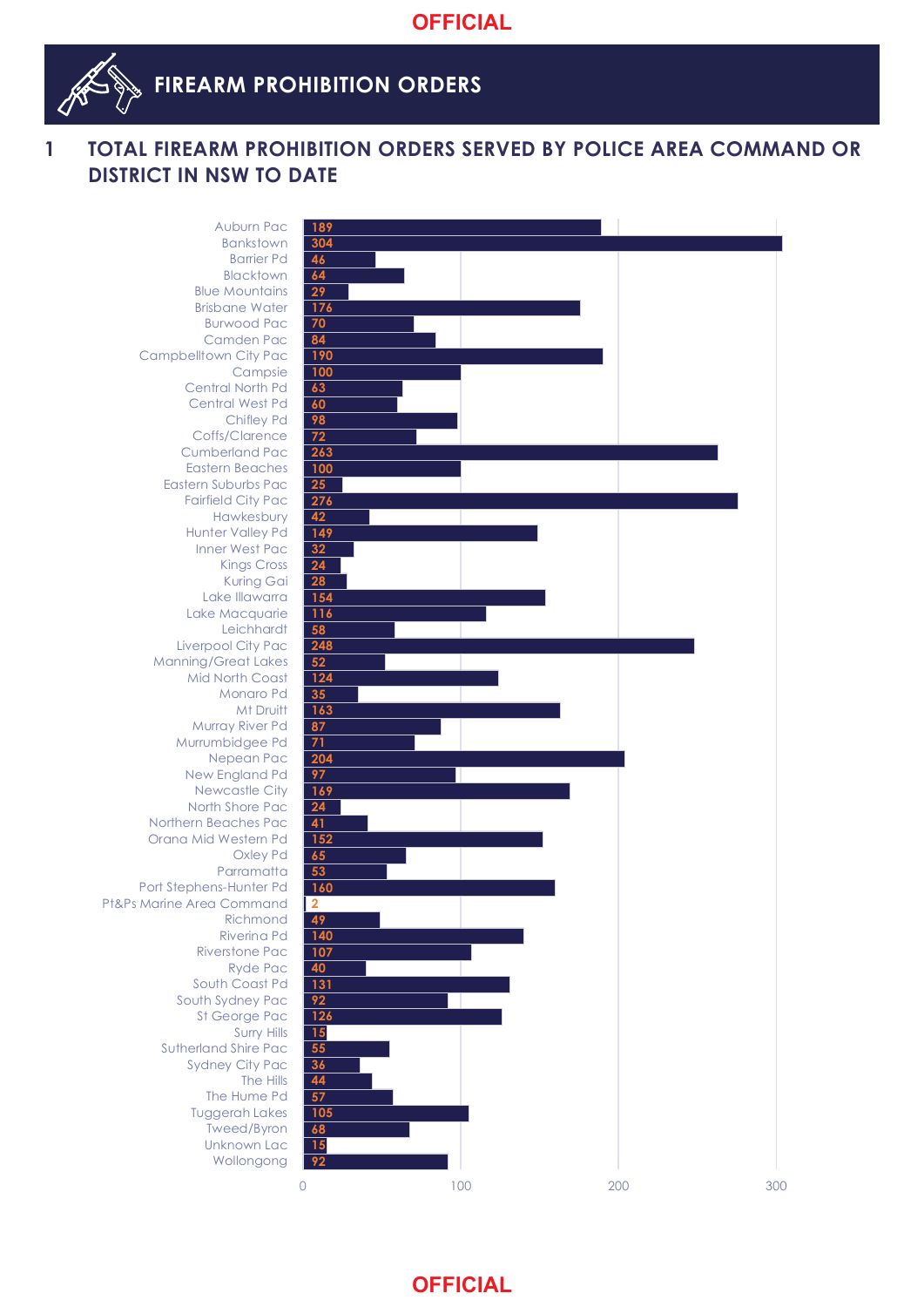# **OFFICIAL**

#### **2 TOTAL FIREARM PROHIBITION ORDERS SERVED BY POLICE AREA COMMAND OR DISTRICT BETWEEN 1 JANUARY TO 31 JULY 2021**

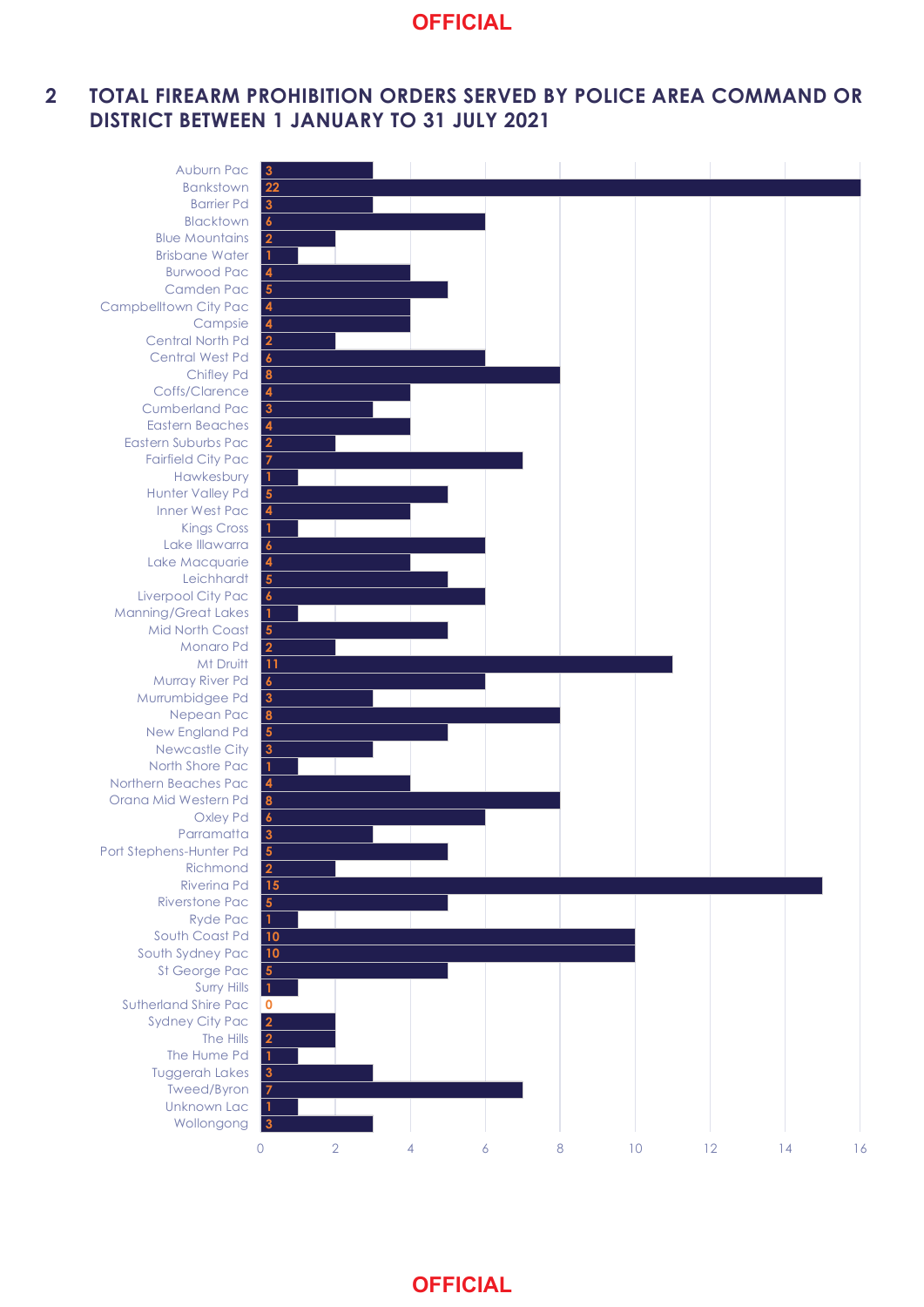

### **WEAPON PROHIBITION ORDERS**

### **3 TOTAL WEAPON PROHIBITION ORDERS SERVED BY POLICE AREA COMMAND OR DISTRICT IN NSW TO DATE**

**20 6 23 31 23 8 16 18 5 25 34 71 12 36 63 19 - 59 13 21 62 17 6 32 37 56 22 38 56 14 38 11 66 21 31 55 7 4 10 48 11 64 37 57 23 41 24 28 32 39 27 19 65 7 20 17 72 26**  0 10 20 30 40 50 60 70 Wollongong Unknown Lac Tweed/Byron Tuggerah Lakes The Hume Pd The Hills Sydney City Pac Sutherland Shire Pac Surry Hills St George Pac South Sydney Pac South Coast Pd Ryde Pac Riverstone Pac Riverina Pd Richmond Pt&Ps Marine Area Command Port Stephens-Hunter Pd Parramatta Oxley Pd Orana Mid Western Pd Northern Beaches Pac North Shore Pac Newcastle City New England Pd Nepean Pac Murrumbidgee Pd Murray River Pd Mt Druitt Monaro Pd Mid North Coast Manning/Great Lakes Liverpool City Pac **Leichhardt**  Lake Macquarie Lake Illawarra Kuring Gai Kings Cross Inner West Pac Hunter Valley Pd Hawkesbury Fairfield City Pac Eastern Suburbs Pac Eastern Beaches Cumberland Pac Coffs/Clarence Chifley Pd Central West Pd Central North Pd Campsie Campbelltown City Pac Camden Pac Burwood Pac Brisbane Water Blue Mountains **Blacktown**  Barrier Pd Bankstown Auburn Pac